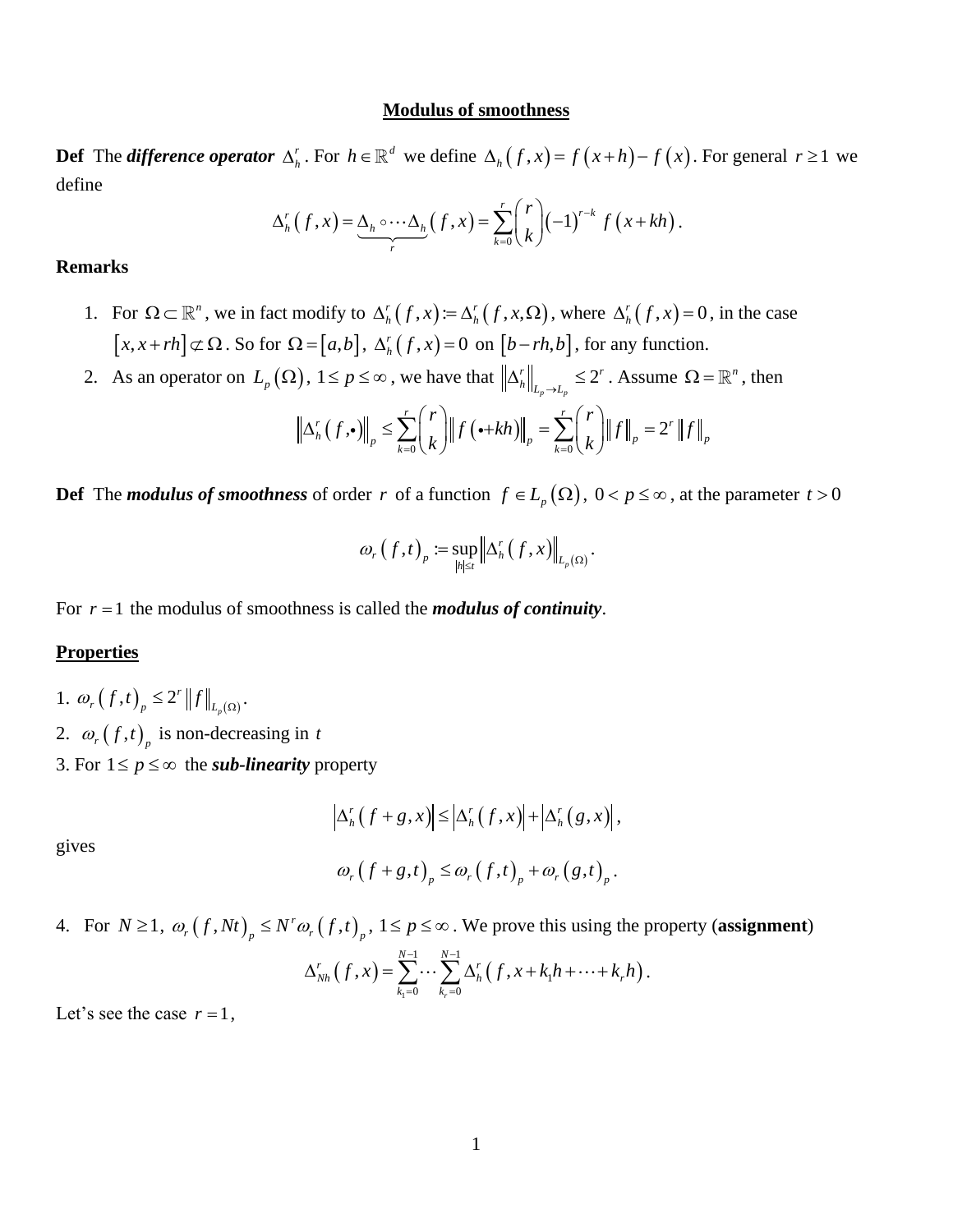$$
\Delta_{Nh}(f, x) = f(x + Nh) - f(x)
$$
  
= f(x + Nh) - f(x + (N-1)h) + f(x + (N-1)h) - \dots + f(x + h) - f(x)  
= 
$$
\sum_{k=0}^{N-1} \Delta_h(f, x + kh)
$$

Then, for any  $h \in \mathbb{R}^n$ ,  $|h| \leq t$ 

$$
\left\| \Delta_{Nh}^r(f, \cdot) \right\|_p \leq \sum_{k_1=0}^{N-1} \cdots \sum_{k_r=0}^{N-1} \left\| \Delta_h^r(f, \cdot + k_1 h + \cdots + k_r h) \right\|_p
$$
  
= 
$$
\sum_{k_1=0}^{N-1} \cdots \sum_{k_r=0}^{N-1} \left\| \Delta_h^r(f, \cdot) \right\|_p \leq N^r \omega_r(f, t)_p.
$$

Taking supremum over all  $h \in \mathbb{R}^n$ ,  $|h| \le t$ , gives  $\omega_r(f, Nt)_p \le N^r \omega_r(f, t)_p$ .

5. From (4) we get for  $1 \le p \le \infty$ ,

$$
\left\langle \omega_r(f,\lambda t)\right\rangle_p \leq \left(\lambda+1\right)^r \omega_r(f,t)_p, \qquad \lambda>0
$$

**proof**  $\omega_r(f, \lambda t)_p \le (\lambda + 1)' \omega_r(f, t)_p,$   $\lambda > 0$ <br> $(f, \lambda t)_p \le \omega_r(f, [\lambda + 1]t)_p \le ([\lambda + 1])' \omega_r(f, t)_p \le (\lambda + 1)' \omega_r(f, t)$  $r$  *(c)*  $\leq$  (2, 1)<sup>r</sup>  $\omega_r(f, \lambda t)_p \le (\lambda + 1)^r \omega_r(f, t)_p,$   $\lambda > 0$ <br>  $\omega_r(f, \lambda t)_p \le \omega_r(f, \lfloor \lambda + 1 \rfloor t)_p \le (\lfloor \lambda + 1 \rfloor)^r \omega_r(f, t)_p \le (\lambda + 1)^r \omega_r(f, t)_p.$ .

<span id="page-1-0"></span>**Theorem [connection between Sobolev and modulus]** For  $g \in W_p^r(\Omega)$  $g \in W_p^r(\Omega)$ ,  $1 \le p \le \infty$  , we have that

$$
\omega_r(g,t)_{L_p(\Omega)} \leq C(r,d) t^r |g|_{W_p(\Omega)}, \qquad \forall t > 0.
$$

### **B-splines**

• Definition by convolution 
$$
N_1 = \mathbf{1}_{[0,1]^n}
$$
. In general,  $N_r := N_{r-1} * N_1 = \int_{\mathbb{R}^n} N_{m-1}(x-t) N_1(t) dt$ .  
\n
$$
N_2(x) = N_1 * N_1(x) = \int_0^1 \mathbf{1}_{[0,1]}(x-t) dt = \int_{\max(x-1,0)}^{\min(x,1)} dt = \begin{cases} 0 & x < 0 \\ x & 0 \le x < 1 \\ 2-x & 1 \le x \le 2 \\ 0 & x > 2 \end{cases}
$$
\n
$$
\downarrow
$$
\n
$$
\downarrow
$$
\n
$$
\downarrow
$$
\n
$$
\downarrow
$$
\n
$$
\downarrow
$$
\n
$$
\downarrow
$$
\n
$$
\downarrow
$$
\n
$$
\downarrow
$$
\n
$$
\downarrow
$$
\n
$$
\downarrow
$$
\n
$$
\downarrow
$$
\n
$$
\downarrow
$$
\n
$$
\downarrow
$$
\n
$$
\downarrow
$$
\n
$$
\downarrow
$$
\n
$$
\downarrow
$$
\n
$$
\downarrow
$$
\n
$$
\downarrow
$$
\n
$$
\downarrow
$$
\n
$$
\downarrow
$$
\n
$$
\downarrow
$$
\n
$$
\downarrow
$$
\n
$$
\downarrow
$$
\n
$$
\downarrow
$$
\n
$$
\downarrow
$$
\n
$$
\downarrow
$$
\n
$$
\downarrow
$$
\n
$$
\downarrow
$$
\n
$$
\downarrow
$$
\n
$$
\downarrow
$$
\n
$$
\downarrow
$$
\n
$$
\downarrow
$$
\n
$$
\downarrow
$$
\n
$$
\downarrow
$$
\n
$$
\downarrow
$$
\n
$$
\downarrow
$$
\n
$$
\downarrow
$$
\n
$$
\downarrow
$$
\n
$$
\downarrow
$$
\n
$$
\downarrow
$$
\n
$$
\downarrow
$$
\n
$$
\downarrow
$$
\n
$$
\downarrow
$$
\n
$$
\downarrow
$$
\n
$$
\downarrow
$$
\n
$$
\downarrow
$$
\n
$$
\downarrow
$$
\n<math display="block</p>

- Properties:
	- o Order *r*
	- $\circ$  **Support**  $[0,r]^n$
	- o Piecewise polynomial of degree *r* −1 with breakpoints (knots) at the integers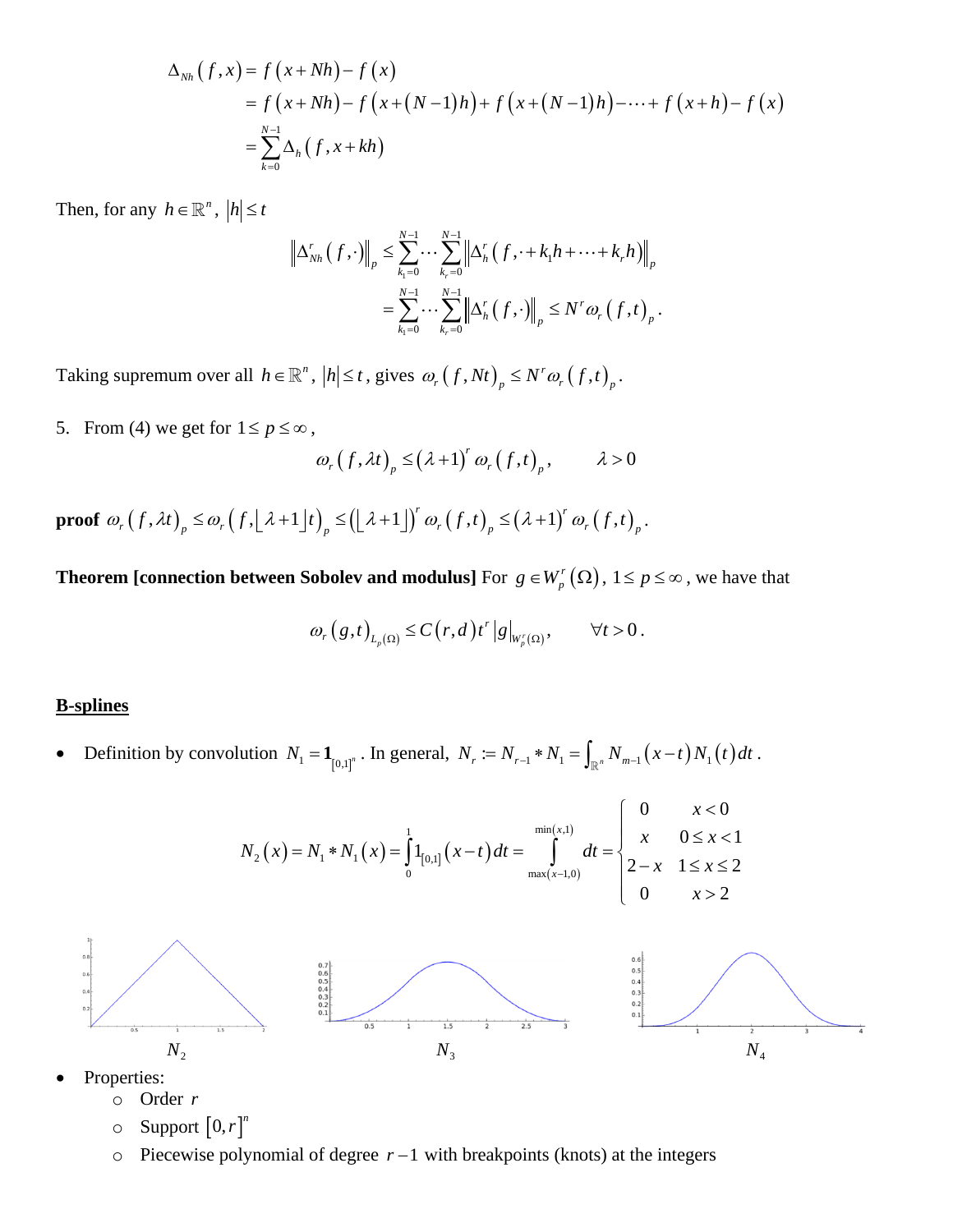- o Smoothness  $r-2$ , thus in Sobolev  $W_p^{r-1}$ .
- $\int_{\mathbb{R}^n} N_r(x) dx = 1$
- o Tensor-product in multivariate case

Let's see how we get the property of  $\int_{\mathbb{R}^n} N_r(x) dx = 1$ . Let  $f, g \in L_1(\mathbb{R}^n)$  then

$$
\int_{\mathbb{R}^n} f * g(x) dx = \int_{\mathbb{R}^n} f \int_{\mathbb{R}^n} g
$$

**Proof of Theorem** ( $\Omega = \mathbb{R}$ ). Here, we use the fact that for  $h > 0$ ,  $\Delta_{-h}^{r}(f, x) = \Delta_h^{r}(f, x - rh)$ . So W.L.G, for any  $0 \le t$ , we can work with  $0 < h \le t$ .

Define  $N_r(x,h) = h^{-1}N_r(x/h)$ ,  $h > 0$ . Let  $g \in C^1(\mathbb{R})$ . Then

$$
h^{-1}\Delta_h(g, x) = h^{-1}\left(g(x+h) - g(x)\right)
$$
  
=  $h^{-1}\int_x^{x+h} g'(u) du$   
=  $\int_{\mathbb{R}} g'(x+u) N_1(u,h) du$ 

More generally,  $g \in C^r(\mathbb{R})$ 

$$
h^{-r}\Delta_h^r(g,x) = \int_{\mathbb{R}} g^{(r)}(x+u) N_r(u,h) du
$$

To see that we apply induction

apply induction  
\n
$$
h^{-1} \Delta_h^{\mathsf{F}}(g, x) = \int_{\mathbb{R}} g^{-1} (x + u)^{N} (u, u) \, du
$$
\n
$$
h^{-1} \Delta_h^{\mathsf{F}}(g, x) = h^{-1} h^{-(r-1)} \Big( \Delta_h^{r-1} (g, x + h) - \Delta_h^{r-1} (g, x) \Big)
$$
\n
$$
= h^{-1} \Big( \int_{\mathbb{R}} g^{(r-1)} (x + h + u) N_{r-1} (u, h) \, du - \int_{\mathbb{R}} g^{(r-1)} (x + u) N_{r-1} (u, h) \, du \Big)
$$
\n
$$
= h^{-1} \int_{x \to \infty}^{x+h} \int_{-\infty}^{\infty} g^{(r)} (v + u) N_{r-1} (u, h) \, du \, dv
$$
\n
$$
= \int_{-\infty}^{\infty} N_{r-1} (u, h) \left( h^{-1} \int_{x}^{x+h} g^{(r)} (v + u) \, dv \right) \, du
$$
\n
$$
= \int_{-\infty}^{\infty} N_{r-1} (u, h) \left( \int_{-\infty}^{\infty} g^{(r)} (v + u) N_1 (v - x, h) \, dv \right) \, du
$$
\n
$$
= \int_{-\infty}^{y} N_{r-1} (u, h) \left( \int_{-\infty}^{\infty} g^{(r)} (x + y) N_1 (y - u, h) \, dy \right) \, du
$$
\n
$$
= \int_{-\infty}^{\infty} g^{(r)} (x + y) \left( \int_{-\infty}^{\infty} N_{r-1} (u, h) N_1 (y - u, h) \, du \right) \, dy
$$
\n
$$
= \int_{-\infty}^{\infty} g^{(r)} (x + y) N_r (y, h) \, dy
$$

Now, let's see the proof for  $p=1$ . Let  $|h| \leq t$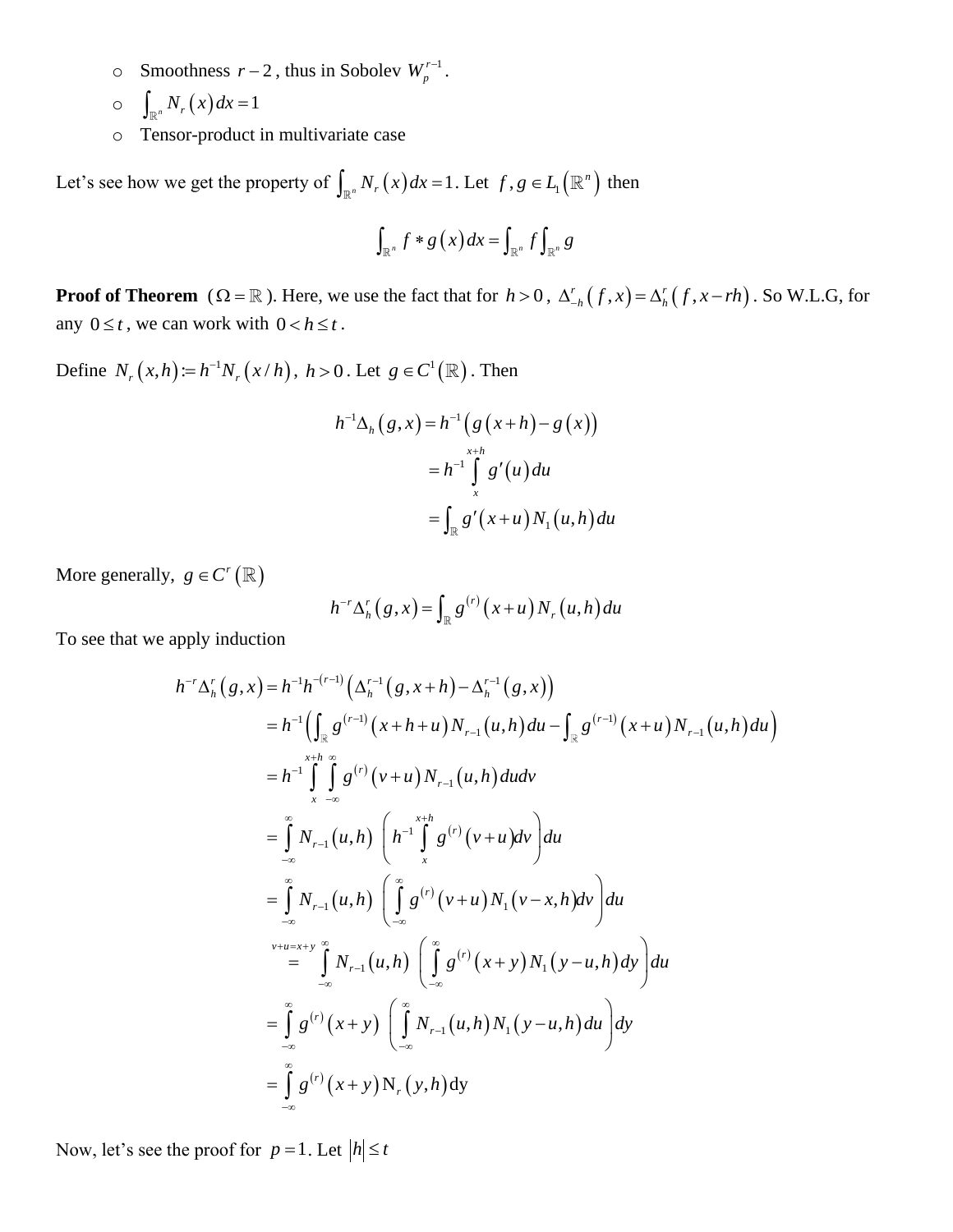$$
\int_{\mathbb{R}} \left| \Delta_h^r(g, x) \right| dx \leq h^r \int_{\mathbb{R}} \int_{\mathbb{R}} \left| g^{(r)}(x+u) \right| \left| N_r(u, h) \right| dudx
$$
  
\n
$$
\leq h^r \int_{\mathbb{R}} \left| N_r(u, h) \right| du \int_{\mathbb{R}} \left| g^{(r)}(x+u) \right| dx
$$
  
\n
$$
\leq t^r \int_{\mathbb{R}} \left| g^{(r)}(x) \right| dx
$$
  
\n
$$
\leq t^r \left| g \right|_{W_1^r(\mathbb{R})}.
$$

For general  $1 \le p < \infty$  we need Minkowski's inequality (**assignment**). It says that for measurable non-negative<br>functions  $\varphi, \rho$ <br> $\left\{ \int_A \left( \int_B \varphi(y) \rho(x, y) dy \right)^p dx \right\}^{1/p} \le \int_B \varphi(y) \left( \int_A \rho(x, y)^p dx \right)^{1/p} dy$ functions  $\varphi, \rho$ 

$$
\left\{\int_A \left(\int_B \varphi(y)\rho(x,y)dy\right)^p dx\right\}^{1/p} \le \int_B \varphi(y) \left(\int_A \rho(x,y)^p dx\right)^{1/p} dy
$$

Or written differently

$$
\left\| \int_{B} \varphi(y) \rho(\cdot, y) dy \right\|_{L_{p}(A)} \leq \int_{B} \varphi(y) \left\| \rho(\cdot, y) \right\|_{L_{p}(A)} dy
$$

Using it we have

$$
\|\int_{B} \varphi(y) \rho(\cdot, y) dy\|_{L_{p}(A)} \leq \int_{B} \varphi(y) \|\rho(\cdot, y)\|_{L_{p}(A)} dy
$$
  

$$
\int_{\mathbb{R}} |\Delta_{h}^{r}(g, x)|^{p} dx \leq h^{pr} \int_{\mathbb{R}} (\int_{\mathbb{R}} |g^{(r)}(x+u)| |N_{r}(u, h)| du)^{p} dx
$$
  

$$
\leq h^{pr} \left( \int_{\mathbb{R}} |N_{r}(u, h)| ||g^{(r)}(\cdot + u)||_{L_{p}(\mathbb{R})} du \right)^{p}
$$
  

$$
\leq h^{pr} \left( \int_{\mathbb{R}} |N_{r}(u, h)| ||g^{(r)}||_{L_{p}(\mathbb{R})} du \right)^{p}
$$
  

$$
\leq t^{pr} ||g^{(r)}||_{L_{p}(\mathbb{R})}^{p}
$$
  

$$
= t^{pr} |g|_{W_{p}(\mathbb{R})}^{p}.
$$

For a general function  $g \in W'_p(\mathbb{R})$  $g \in W_p^r(\mathbb{R})$  we use a density argument.

**Corollary** From the theorem we get that  $\Delta_h^r(P, x) = 0$  for any  $P \in \Pi_{r-1}$  and therefore  $\omega_r(P, t)$ <sub>p</sub> = 0.

### **Marchaud inequalities**

 $\blacklozenge$ 

We know that for any  $1 \leq k < r$ ,  $1 \leq p \leq \infty$ ,

for any 
$$
1 \le k < r
$$
,  $1 \le p \le \infty$ ,  
\n
$$
\omega_r(f,t)_p = \sup_{|h| \le t} \left\| \Delta_h^r(f) \right\|_p = \sup_{|h| \le t} \left\| \Delta_h^{r-k} \Delta_h^k(f) \right\|_p \le 2^{r-k} \sup_{|h| \le t} \left\| \Delta_h^k(f) \right\|_p = 2^{r-k} \omega_k(f,t)_p.
$$

The direct inverse cannot be true. If we take  $\Omega = [a, b]$  and a polynomial  $P \in \Pi_{r-1}$ , then for any  $h > 0$ ,

$$
\Delta_h^r(P,x) = h^r \int_{-\infty}^{\infty} P^{(r)}(x+y) N_r(y,h) dy = 0.
$$

So  $\omega_r(P,t)_p = 0$ , but we don't necessarily have  $\omega_k(P,t)_p = 0$  for  $0 \le k < r$ .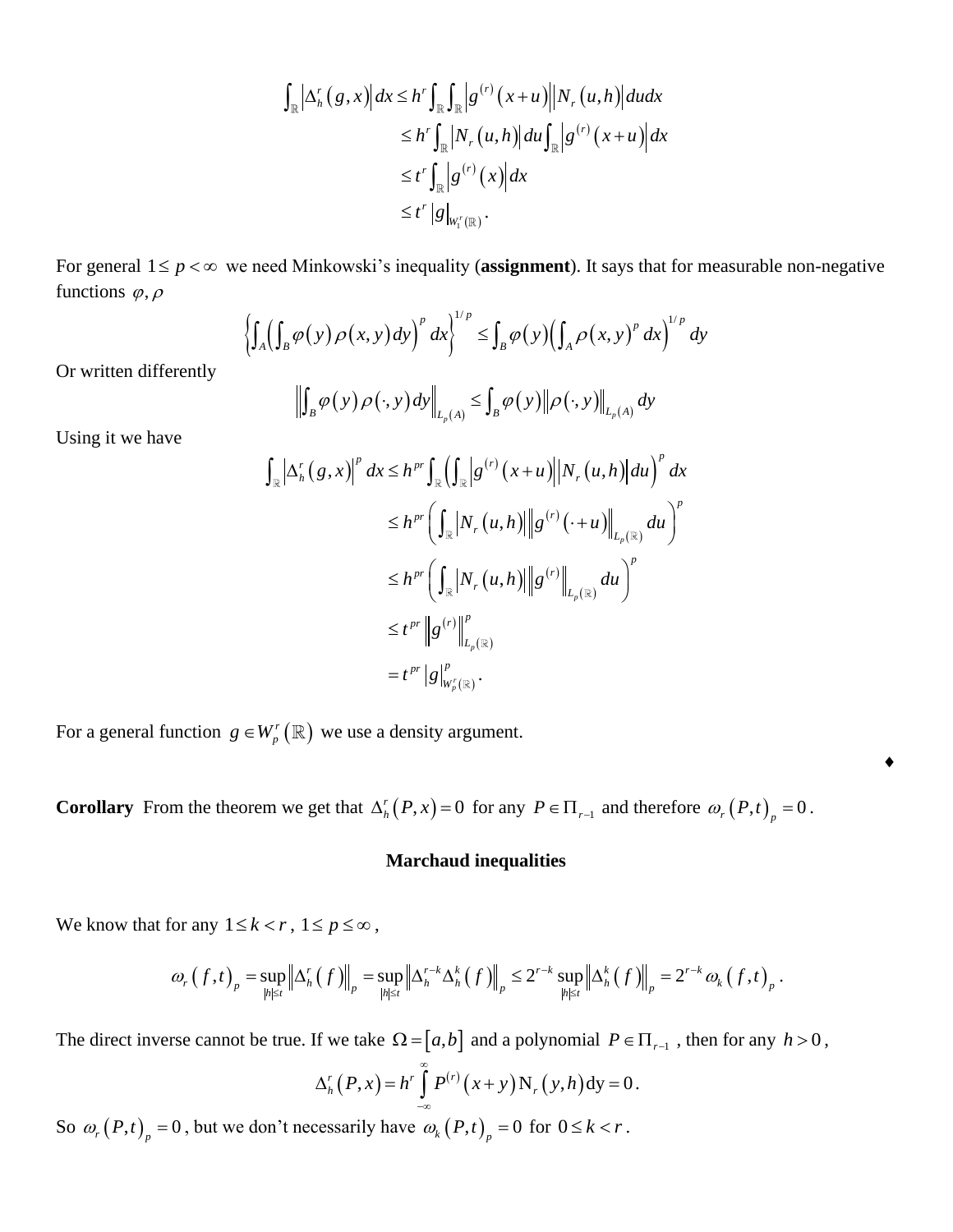**Theorem**  $\Omega = \mathbb{R}$ . For any  $1 \leq k < r$ 

$$
\omega_{k}(f,t)_{p} \le ct^{k} \int_{t}^{\infty} \frac{\omega_{r}(f,s)_{p}}{s^{k+1}} ds, \qquad t > 0.
$$

# **The K-functional**

For two Banach spaces  $X_1 \subset X_0$  the corresponding K-functional

$$
K(f, t, X_0, X_1) := \inf_{f=f_0+f_1} ||f_0||_{X_0} + t |f_1|_{X_1}
$$
  

$$
K(f, t, L_p(\Omega), W_p^r(\Omega)) := \inf_{g \in W_p^r(\Omega)} ||f - g||_{L_p(\Omega)} + t |g|_{W_p^r(\Omega)}, \qquad 1 \le p \le \infty.
$$

**Theorem** [Equivalence of K-functional and modulus] For  $\Omega \subseteq \mathbb{R}^n$  There exist  $C_1, C_2 > 0$ , such that for any  $t > 0$ 

$$
C_{1}K_{r}(f,t^{r})_{p} \leq \omega_{r}(f,t)_{p} \leq C_{2}K_{r}(f,t^{r})_{p}.
$$
\n(1.1)

٠

It is easy to show that  $C_2$  depends only on r, but the constant  $C_1$  further depends on the geometry of  $\Omega$ . **Proof of the easy direction** Let  $f \in L_p(\Omega)$  and let  $g \in W_p^r(\Omega)$  $g \in W_p^r(\Omega)$  . Then

$$
\omega_r(f,t)_p \le \omega_r(f-g,t)_p + \omega_r(g,t)_p
$$
  
\n
$$
\le 2^r \|f-g\|_{L_p(\Omega)} + C(r)t^r \|g\|_{W_p'(\Omega)}
$$
  
\n
$$
\le C(r) \Big( \|f-g\|_{L_p(\Omega)} + t^r \|g\|_{W_p'(\Omega)} \Big)
$$

Taking infimum over all possible  $g \in W_p^r(\Omega)$  $g \in W_p^r(\Omega)$  we obtain the right hand side of (1.1).

# **Applications of K-functionals**

The K-functional appears in many applications such as denoising. Balance between approximation and smoothness.

1. Least squares of 'soft version'

$$
\min_{g=\sum \alpha_k N_r(-k)} \|f-g\|_2^2 + t \|g^{(2)}\|_2^2.
$$

2. Denoising with TV minimization

$$
\min_{g} \|f - g\|_{2} + t \|g\|_{TV}
$$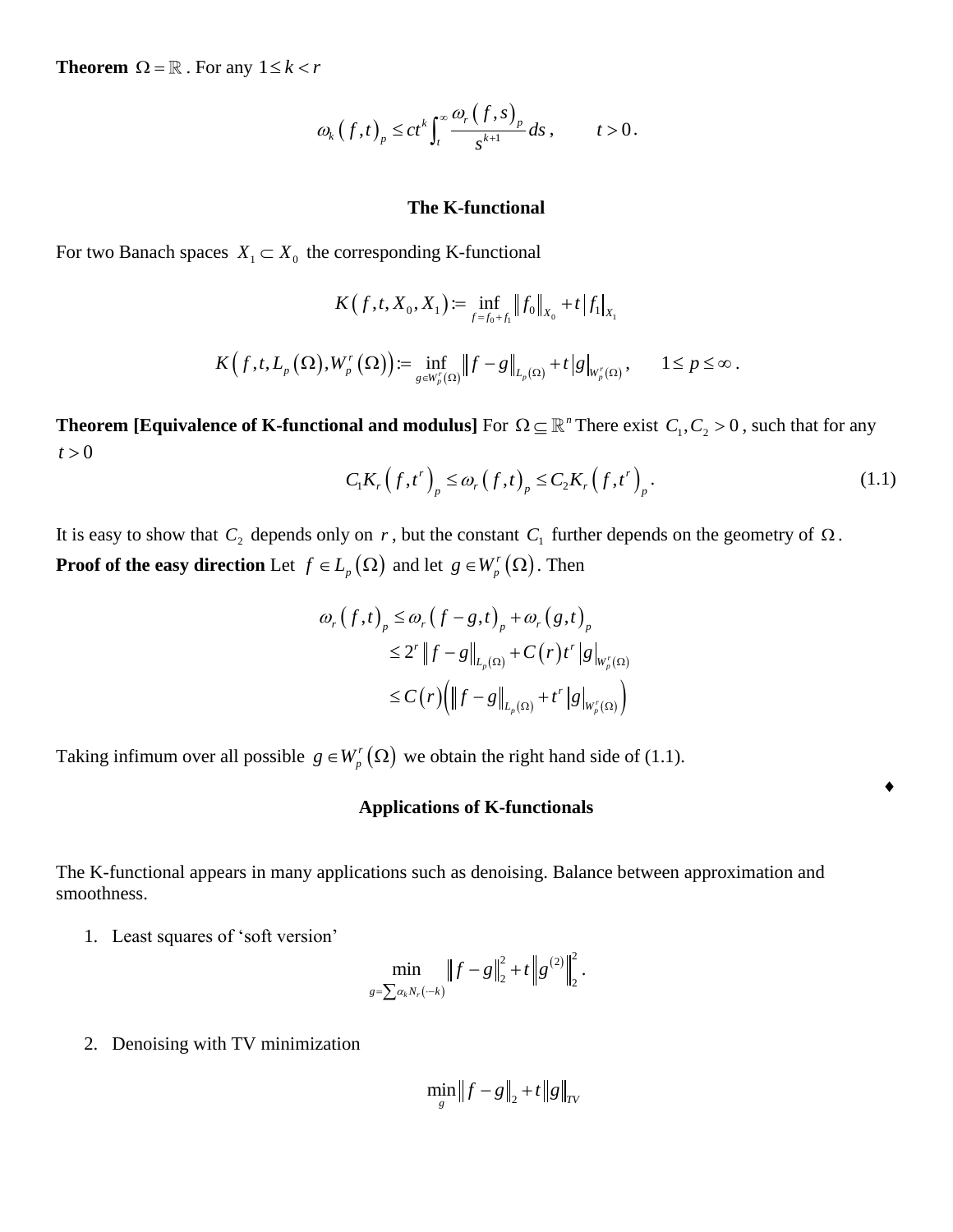# **Lip spaces**

 $>$ 

$$
\text{Def } 0 < \alpha \le 1, \, \left| f(x) - f(y) \right| \le M \left| x - y \right|^{\alpha}. \left| f \right|_{\text{Lip}(\alpha)} := \inf M. \text{ For } 1 \le p \le \infty,
$$
\n
$$
\left| f \right|_{\text{Lip}(\alpha, p)} := \sup_{t > 0} t^{-\alpha} \omega_1 \left( f, t \right)_p.
$$

**Example** For  $f(x) = x^{\alpha}$ ,  $0 < \alpha \le 1$ ,  $f \in Lip(\alpha)$ ,  $f \notin Lip(\beta)$ ,  $\beta > \alpha$ . **Proof**

(i) Assume 
$$
f \in Lip(\beta)
$$
,  $\beta > \alpha$ . Then for  $0 < x \le 1$ ,  
\n
$$
x^{\alpha} - 0^{\alpha} = x^{\alpha} \le M (x - 0)^{\beta} = Mx^{\beta} \Rightarrow x^{\alpha - \beta} \le M \Rightarrow
$$
 contradiction

(ii) We use the inequality  $(a+b)^{\alpha} \le a^{\alpha} + b^{\alpha}$ . Assume w.l.g  $x \ge y$ , we set  $a = y, b = x - y$  and obtain we use the inequality  $(a+b) \le a^* + b^*$ .<br>  $x^{\alpha} \le y^{\alpha} + (x-y)^{\alpha} \Rightarrow x^{\alpha} - y^{\alpha} \le (x-y)^{\alpha}.$ 

However, for any  $0 < \alpha \leq 1$ ,  $f(x) = x^{\alpha} \in Lip(1,1)$ , because

$$
\int_{0}^{1} |f'(x)| dx = 1 \Rightarrow f' \in L_1
$$
\n
$$
\Rightarrow \omega_1(f, t)_1 \le t |f'|_1 = t
$$
\n
$$
\Rightarrow |f|_{Lip(1,1)} = \sup_{t>0} t^{-1} \omega_1(f, t)_1 = 1
$$

.

Generalized Lip are a special case of Besov spaces. For any  $\alpha > 0$ , let  $r := \lfloor \alpha \rfloor + 1$ ,

$$
\left|f\right|_{B_{p,\infty}^{\alpha}} := \sup_{t>0} t^{-\alpha} \omega_r \left(f,t\right)_p.
$$

#### **Linear approximation of Lip functions**

**Theorem:** Let  $f \in Lip(\alpha)$ . With the linear method of uniform piecewise constants, we have **Theorem:** Let  $f \in Lip(\alpha)$ . With the linear m<br>  $E_N(f)_{L_{\infty}([0,1])} := \inf_{\phi \in S(N_1)^{N/N}} ||f - \phi||_{\infty} \le N^{-\alpha} |f|_{Lip(\alpha)}$ − t  $f \in Lip(\alpha)$ . With the linear m<br>=  $\inf_{\phi \in S(N_1)^{1/N}} ||f - \phi||_{\infty} \le N^{-\alpha} |f|_{Lip(\alpha)}$ .

**Proof** [Classic technique] Recall that for  $g \in C^1[0,1]$ , we constructed  $\phi_g \in S(N_1)^{\perp}$ 1  $\phi_g \in S(N_1)^{1/N}$ , such that  $(g)_{\infty} \leq \|g - \phi_{\infty}\| \leq N^{-1}$  $E_N(g)_{\infty} \leq ||g - \phi_g||_{\infty} \leq N^{-1} |g|_{\mathbf{I},\mathbf{I}}$ −  $\leq$   $||g - \phi_g||_{\infty}$  ≤  $N^{-1} |g|_{1,\infty}$ . Therefore,

$$
||f - \phi_{g}||_{\infty} \le ||f - g||_{\infty} + ||g - \phi_{g}||_{\infty}
$$
  

$$
\le ||f - g||_{\infty} + N^{-1}||g||_{\infty}
$$

 $\text{For a sequence } \{g_k\}, \text{ with } K_1(f, N^{-1})_{\infty} = \lim_{k \to \infty} ||f - g_k||_{\infty} + N^{-1} |g_k|_{1,\infty}, \text{ we get}$ 

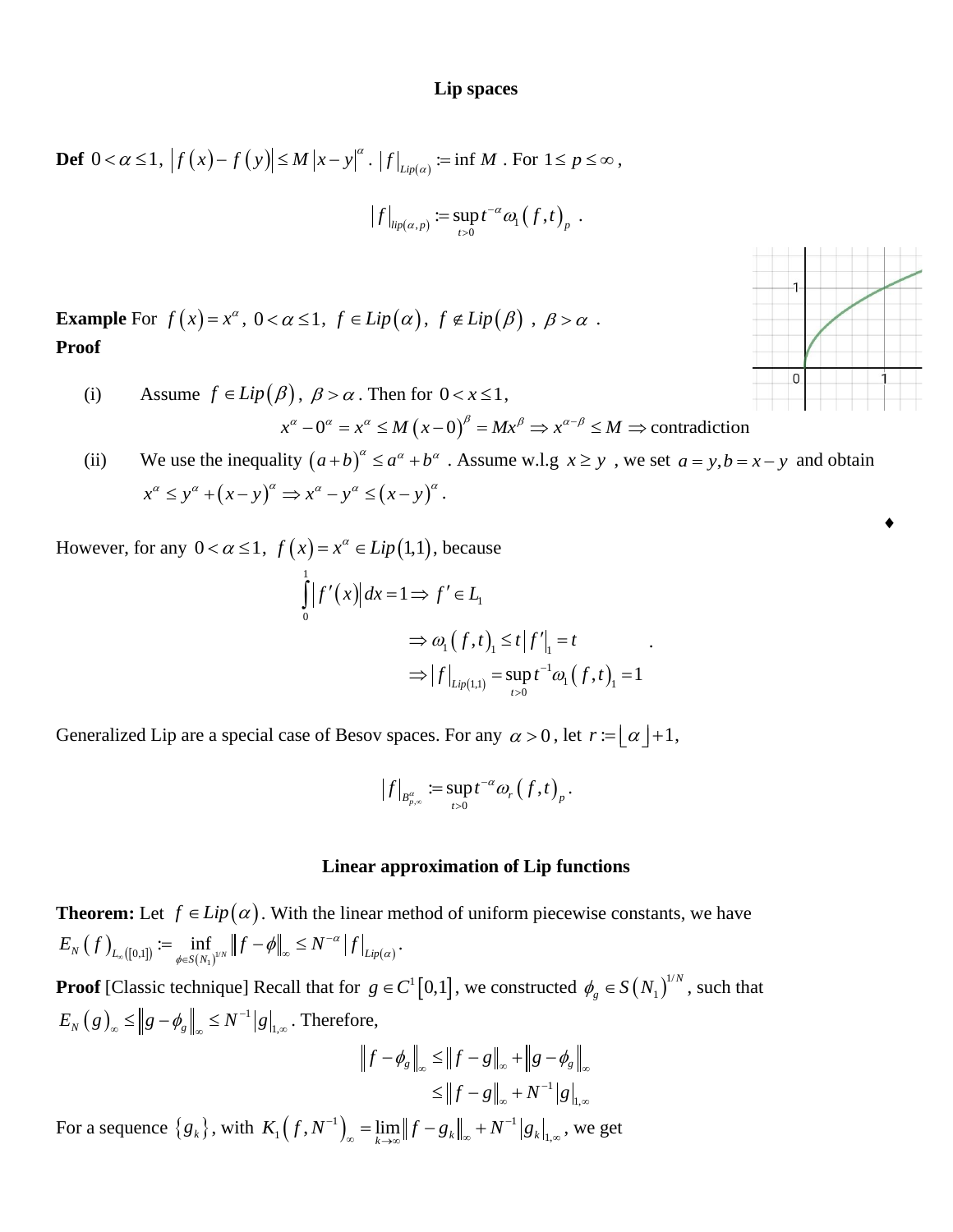$$
\left\|f - \phi_{g_k}\right\|_{\infty} \leq \left\|f - g_k\right\|_{\infty} + N^{-1} |g_k|_{L^{\infty}} \to K_1(f, N^{-1})_{\infty}.
$$

Using the equivalence of the modulus of smoothness and K-functional,

$$
E_N(f)_\infty \leq K_1(f, N^{-1})_\infty
$$
  
\n
$$
\leq \omega_1(f, N^{-1})_\infty
$$
  
\n
$$
\leq N^{-\alpha} |f|_{Lip(\alpha)}.
$$

 $\bullet$ 

**Inverse Theorem:** Assume  $E_N(f)_{\infty} \leq MN^{-\alpha}$  $\mathcal{L}_{\infty} \leq MN^{-\alpha}$ ,  $N \geq 1$ . Then,  $f \in Lip(\alpha)$ .

Intuition  $0 \le y < x \le 1$ . Let  $x = y + h$ ,  $(N+1)^{-1} \le h \le N^{-1}$ . If  $x, y \in \left[kN^{-1}, (k+1)N^{-1}\right]$ , then with the approximation constant approximation  $c_k$  in that interval,

$$
\begin{aligned} \left| f(x) - f(y) \right| &\leq \left| f(x) - c_k \right| + \left| f(y) - c_k \right| \\ &\leq 2MN^{-\alpha} \\ &\leq 2M \left| x - y \right|^{\alpha} \end{aligned}
$$

However, since they might not fall in the same interval, there is a mixing argument.

So linear approximation is kind of limited when  $\alpha$  is small. The problem is that we're not spending enough 'budget' in the vicinity of zero.

### **Adaptive / Nonlinear / Sparse approximation**

**Remark** This is the univariate version of the ML decision trees and random forests we will review later

Denote

$$
\Sigma_{N} := \left\{ \sum_{j=0}^{N-1} c_{j} \mathbf{1}_{[t_{j}, t_{j+1}]} : T = \left\{ t_{j} \right\}, \ 0 = t_{0} < t_{1} < \cdots < t_{N} = 1 \right\}, \ \sigma_{N} \left( f \right)_{\infty} := \inf_{g \in \Sigma_{N}} \left\| f - g \right\|_{\infty},
$$
\n
$$
Var(f) := \sup_{T} \left\{ \sum \left| f(t_{j+1}) - f(t_{j}) \right| \right\} \ .
$$

If  $f'$  exists a.e.,  $Var(f) = ||f'||_1$ . Why?

. Why?  

$$
\int_{0}^{1} |f'(x)| dx = \lim_{h \to 0} \sum_{k} h \frac{|f((k+1)h) - f(kh)|}{h}.
$$

Let's go back to the examples  $f(x) = x^{\alpha}$ . In our case  $||f||_1 = Var(f) = 1$ . Now create a partition where  $Var_{[t,t-1}(f))$  $(f)$  $t_j, t_{j+1}$ *Var f*  $Var_{[t_j, t_{j+1}]}(f) \leq \frac{Var(f)}{N}$ . If  $a_j$  is the median value in  $[t_j, t_{j+1}]$ , then